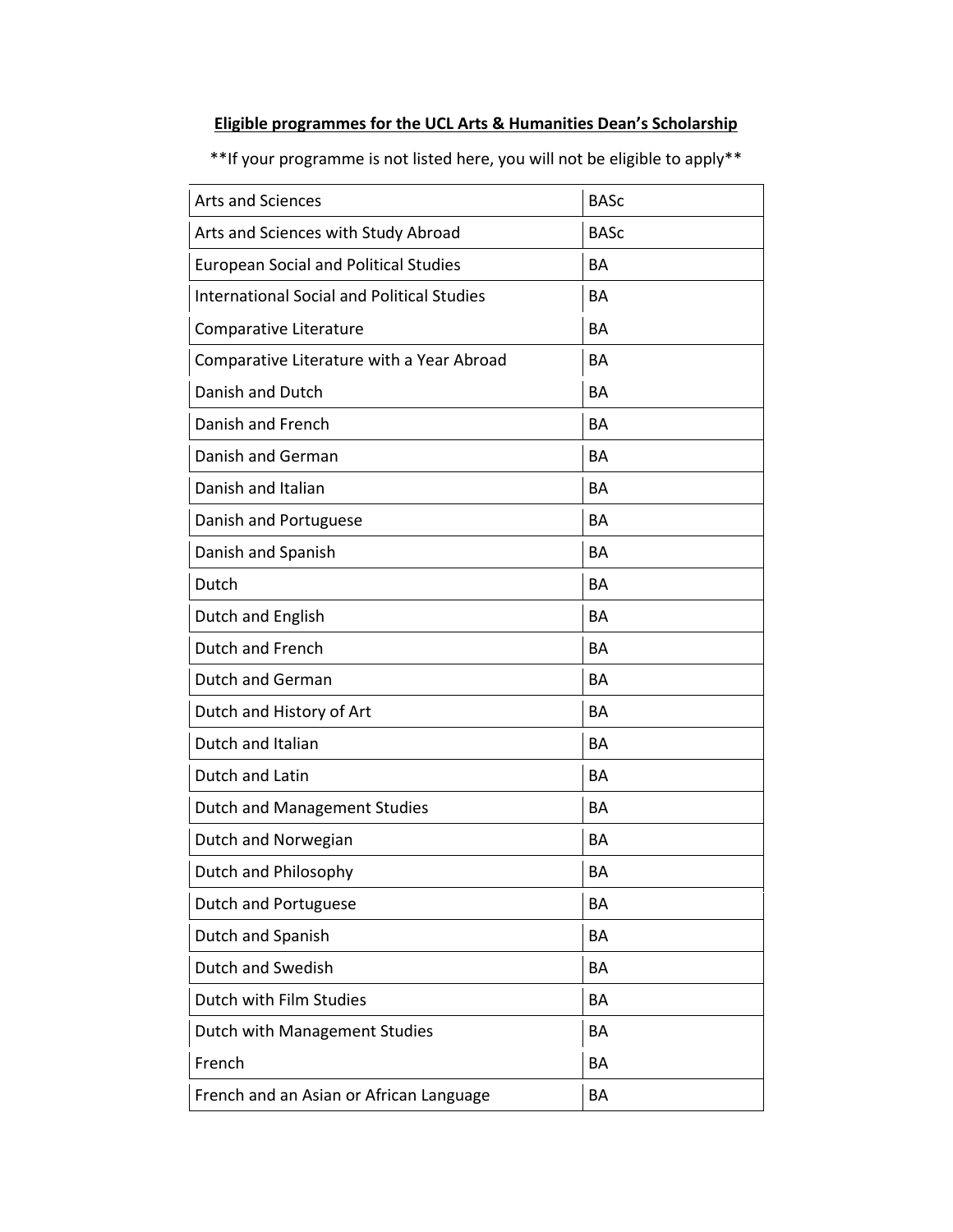| French and English                    | <b>BA</b> |
|---------------------------------------|-----------|
| <b>French and German</b>              | BA        |
| French and History of Art             | <b>BA</b> |
| French and Italian                    | <b>BA</b> |
| French and Latin                      | <b>BA</b> |
| French and Norwegian                  | <b>BA</b> |
| French and Philosophy                 | <b>BA</b> |
| French and Portuguese                 | <b>BA</b> |
| French and Spanish                    | <b>BA</b> |
| <b>French and Swedish</b>             | <b>BA</b> |
| <b>French with Film Studies</b>       | <b>BA</b> |
| <b>French with Management Studies</b> | <b>BA</b> |
| German                                | <b>BA</b> |
| German and English                    | <b>BA</b> |
| <b>German and History</b>             | <b>BA</b> |
| German and History of Art             | <b>BA</b> |
| German and Italian                    | <b>BA</b> |
| <b>German and Latin</b>               | <b>BA</b> |
| German and Norwegian                  | <b>BA</b> |
| German and Philosophy                 | <b>BA</b> |
| German and Portuguese                 | <b>BA</b> |
| German and Spanish                    | <b>BA</b> |
| <b>German and Swedish</b>             | BA        |
| <b>German with Film Studies</b>       | BA        |
| German with Management Studies        | BA        |
| Icelandic                             | BA        |
| Italian                               | BA        |
| Italian and History of Art            | BA        |
| Italian and Latin                     | BA        |
| Italian and Management Studies        | BA        |
| Italian and Norwegian                 | BA        |